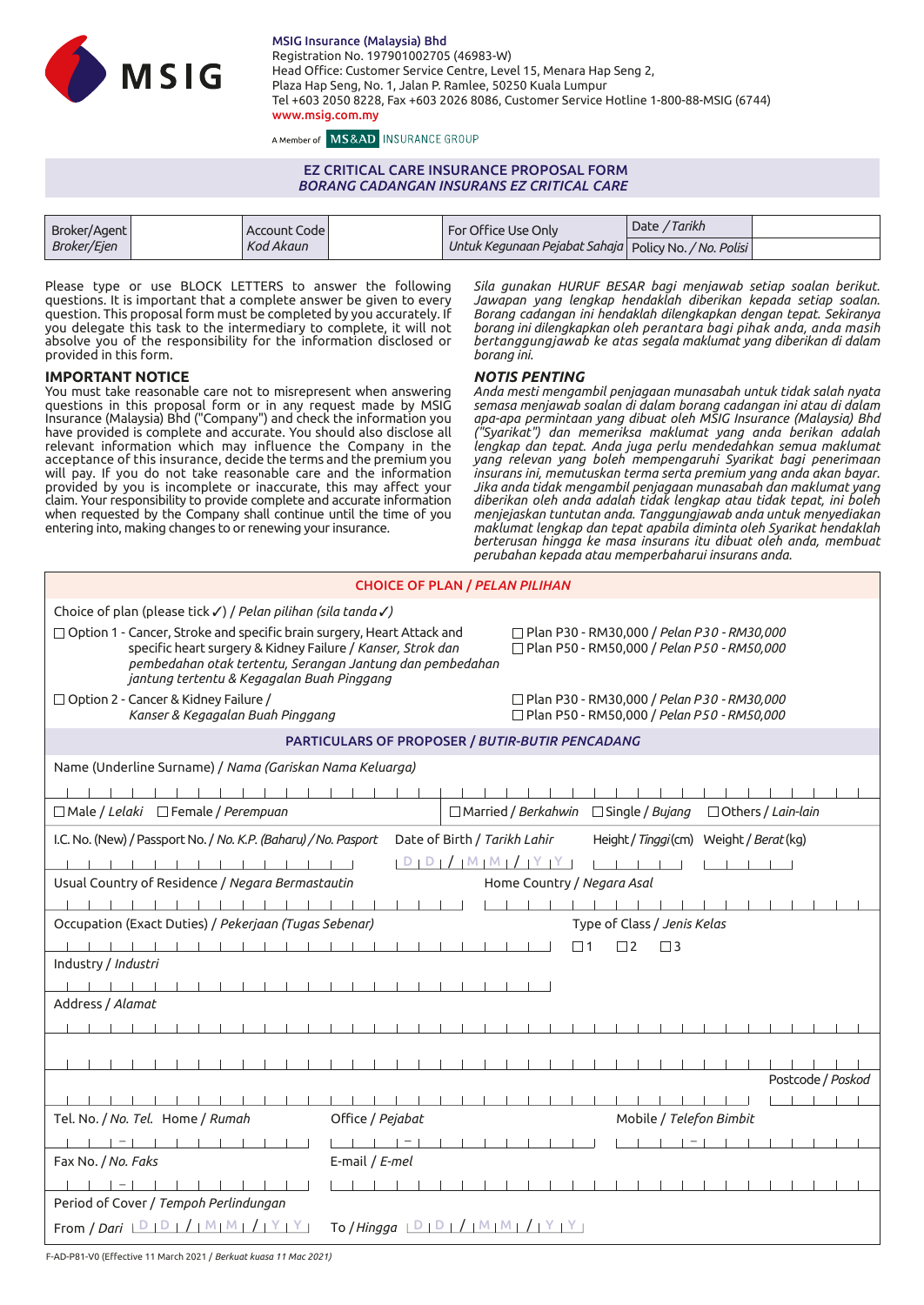| PARTICULARS OF INSURED PERSON (IF DIFFERENT FROM PROPOSER)<br>BUTIR-BUTIR ORANG YANG DIINSURANKAN (JIKA LAIN DARIPADA PENCADANG)                                                                                                                                                                                                                                                                                                                                                                                                    |  |  |  |  |  |  |  |  |  |  |
|-------------------------------------------------------------------------------------------------------------------------------------------------------------------------------------------------------------------------------------------------------------------------------------------------------------------------------------------------------------------------------------------------------------------------------------------------------------------------------------------------------------------------------------|--|--|--|--|--|--|--|--|--|--|
| Name (Underline Surname) / Nama (Gariskan Nama Keluarga)                                                                                                                                                                                                                                                                                                                                                                                                                                                                            |  |  |  |  |  |  |  |  |  |  |
|                                                                                                                                                                                                                                                                                                                                                                                                                                                                                                                                     |  |  |  |  |  |  |  |  |  |  |
| I.C. No. (New) / Passport No. / No. K.P. (Baharu) / No. Pasport<br>Date of Birth / Tarikh Lahir<br>Height / Tinggi (cm) Weight / Berat (kg)                                                                                                                                                                                                                                                                                                                                                                                         |  |  |  |  |  |  |  |  |  |  |
| $[D   D   /   M   M   /   Y   Y$<br>Relationship to Proposer / Hubungan kepada Pencadang                                                                                                                                                                                                                                                                                                                                                                                                                                            |  |  |  |  |  |  |  |  |  |  |
|                                                                                                                                                                                                                                                                                                                                                                                                                                                                                                                                     |  |  |  |  |  |  |  |  |  |  |
| Home Country / Negara Asal<br>Usual Country of Residence / Negara Bermastautin                                                                                                                                                                                                                                                                                                                                                                                                                                                      |  |  |  |  |  |  |  |  |  |  |
|                                                                                                                                                                                                                                                                                                                                                                                                                                                                                                                                     |  |  |  |  |  |  |  |  |  |  |
| Occupation / Pekerjaan<br>Type of Class / Jenis Kelas                                                                                                                                                                                                                                                                                                                                                                                                                                                                               |  |  |  |  |  |  |  |  |  |  |
| $\Box$ 1<br>$\Box$ 2<br>$\Box$ 3                                                                                                                                                                                                                                                                                                                                                                                                                                                                                                    |  |  |  |  |  |  |  |  |  |  |
| <b>GENERAL QUESTIONS / SOALAN-SOALAN AM</b>                                                                                                                                                                                                                                                                                                                                                                                                                                                                                         |  |  |  |  |  |  |  |  |  |  |
| 1. Have you or any person to be insured ever seek advice or suffered from stroke, diabetes, anaemia, hepatitis, heart or circulation disorder,                                                                                                                                                                                                                                                                                                                                                                                      |  |  |  |  |  |  |  |  |  |  |
| kidney disease, tumour or cancerous growth, physical or mental disability or any other disorder?                                                                                                                                                                                                                                                                                                                                                                                                                                    |  |  |  |  |  |  |  |  |  |  |
| Pernahkah anda atau sesiapa yang bakal diinsuranskan mendapat nasihat atau menghidapi penyakit strok, diabetes, anemia, hepatitis, sakit<br>jantung atau gangguan peredaran darah, penyakit buah pinggang, ketumbuhan atau kanser yang merebak, kurang upaya fizikal atau mental<br>atau gangguan lain?                                                                                                                                                                                                                             |  |  |  |  |  |  |  |  |  |  |
| $\Box$ Yes / Ya<br>$\Box$ No / Tidak                                                                                                                                                                                                                                                                                                                                                                                                                                                                                                |  |  |  |  |  |  |  |  |  |  |
| If YES, please indicate and since when: / Jika YA, sila berikan butir-butir lanjut dan sejak bila:                                                                                                                                                                                                                                                                                                                                                                                                                                  |  |  |  |  |  |  |  |  |  |  |
|                                                                                                                                                                                                                                                                                                                                                                                                                                                                                                                                     |  |  |  |  |  |  |  |  |  |  |
|                                                                                                                                                                                                                                                                                                                                                                                                                                                                                                                                     |  |  |  |  |  |  |  |  |  |  |
|                                                                                                                                                                                                                                                                                                                                                                                                                                                                                                                                     |  |  |  |  |  |  |  |  |  |  |
| 2. Have any of your parents, brothers or sisters or those of any person to be insured had or died from stroke, diabetes, multiple sclerosis,<br>cancer, inherited disease, heart disease or kidney disease before the age of 50?<br>Adakah di antara ibu bapa atau adik-beradik anda atau ibu bapa atau adik-beradik sesiapa yang akan diinsuranskan meninggal akibat<br>daripada strok, diabetes, skelerosis multipel, kanser, penyakit keturunan, penyakit jantung atau penyakit buah pinggang sebelum mencapai<br>umur 50 tahun? |  |  |  |  |  |  |  |  |  |  |
| $\Box$ Yes / Ya<br>$\Box$ No / Tidak                                                                                                                                                                                                                                                                                                                                                                                                                                                                                                |  |  |  |  |  |  |  |  |  |  |
| If YES, please indicate who, whether still alive and at what age: / Jika YA, sila nyatakan siapa, adakah masih hidup dan umur berapa:                                                                                                                                                                                                                                                                                                                                                                                               |  |  |  |  |  |  |  |  |  |  |
|                                                                                                                                                                                                                                                                                                                                                                                                                                                                                                                                     |  |  |  |  |  |  |  |  |  |  |
|                                                                                                                                                                                                                                                                                                                                                                                                                                                                                                                                     |  |  |  |  |  |  |  |  |  |  |
|                                                                                                                                                                                                                                                                                                                                                                                                                                                                                                                                     |  |  |  |  |  |  |  |  |  |  |
| 3. Has any application for life, injury or illness insurance made by or in respect of any insured person been declined or had special terms<br>imposed, or has any insurer refused to renew any insurance?                                                                                                                                                                                                                                                                                                                          |  |  |  |  |  |  |  |  |  |  |
| Pernahkah sebarang permohonan untuk insurans hayat, kecederaan, atau penyakit yang dibuat oleh atau bagi sesiapa yang diinsuranskan<br>ditolak atau dikenakan sebarang syarat khas atau pernahkah mana-mana syarikat insurans enggan memperbaharui sebarang insurans?                                                                                                                                                                                                                                                               |  |  |  |  |  |  |  |  |  |  |
| $\Box$ Yes / Ya<br>$\Box$ No / Tidak                                                                                                                                                                                                                                                                                                                                                                                                                                                                                                |  |  |  |  |  |  |  |  |  |  |
| If YES, please provide full details: / Jika YA, sila berikan butir-butir penuh:                                                                                                                                                                                                                                                                                                                                                                                                                                                     |  |  |  |  |  |  |  |  |  |  |
|                                                                                                                                                                                                                                                                                                                                                                                                                                                                                                                                     |  |  |  |  |  |  |  |  |  |  |
|                                                                                                                                                                                                                                                                                                                                                                                                                                                                                                                                     |  |  |  |  |  |  |  |  |  |  |
|                                                                                                                                                                                                                                                                                                                                                                                                                                                                                                                                     |  |  |  |  |  |  |  |  |  |  |
|                                                                                                                                                                                                                                                                                                                                                                                                                                                                                                                                     |  |  |  |  |  |  |  |  |  |  |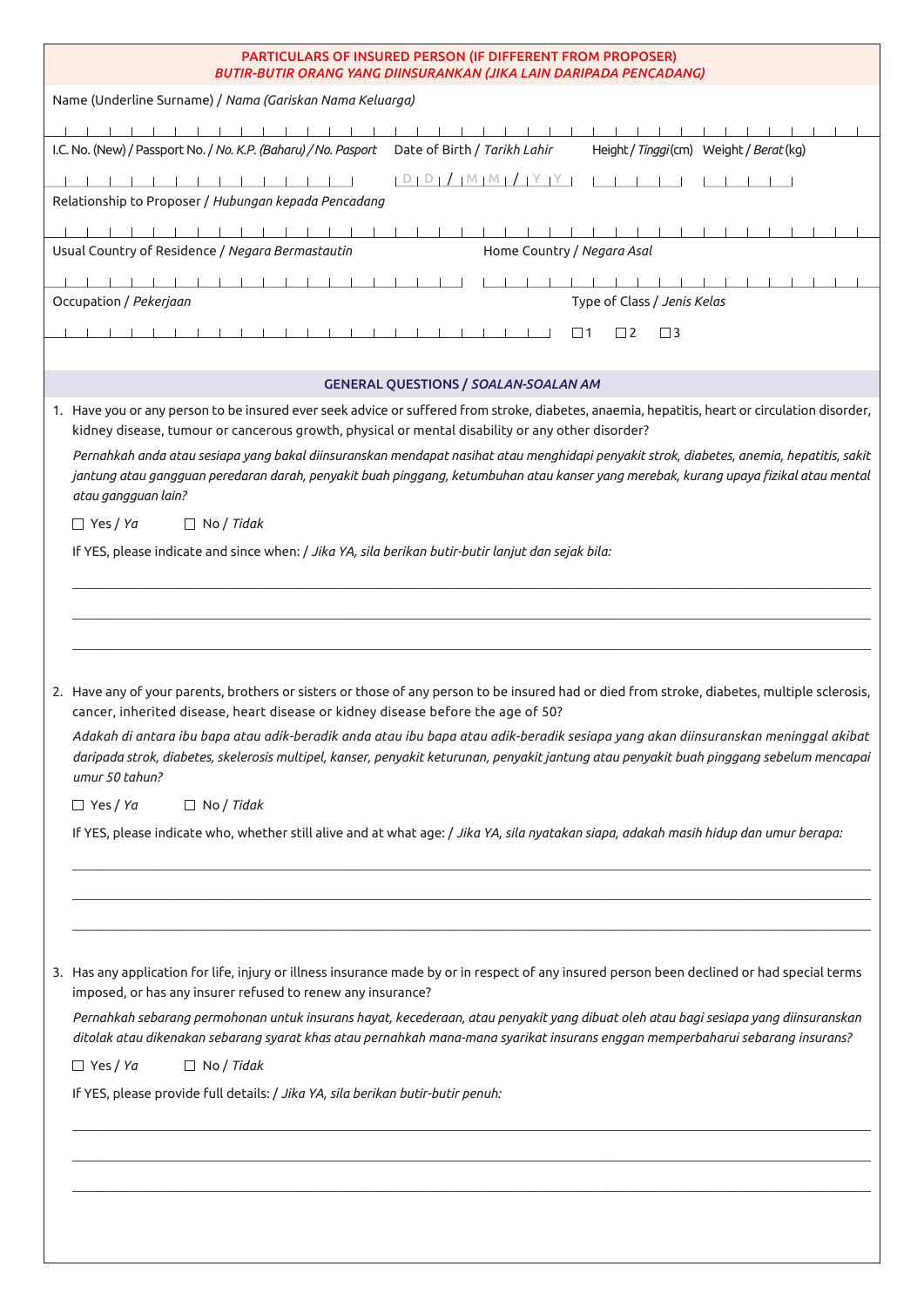I/We have read and fully understand the product benefits, key terms and conditions, exclusions, premium, fees and charges that I/we have to pay.

I/We to the best of my/our knowledge hereby confirm that the statements contained in this proposal form are true and correct and I/we have not concealed, misrepresented or misstated any material fact.

I/We agree to accept insurance subject to the terms and conditions of the Company's policy and that the insurance will not be in force until the proposal has been accepted by the company, except to the extent of any official cover note which may be issued.

I/We hereby declare that any of my/our personal information collected or held by the Company is provided with my/our consent for it to be used, processed and disclosed to individuals or organisations related or associated with MS&AD Insurance Group (in and outside of Malaysia) including inter-departments within the Company or any selected third party service providers such as insurance or reinsurance companies, broking firms, loss adjusting companies, claims or forensic investigations companies, law firms, credit reference companies, any service provider appointed by governing authority/association/federation of insurance companies, association or federation of insurance companies or any corporate entities or governmental and judicial bodies or regulators to whom the Company is obliged to disclose under the requirement of any law relating to the Company or any of its affiliates or partners.

I/We further declare and confirm that I/We have obtained the consent of the person(s) named herein and that he/she/they has/have authorised me/us to disclose his/her/their personal information on his/her/their behalf.

I/We understand that I am/we are entitled to obtain access to and to request correction of my/our personal information held by the Company. I/We also understand that I am/we are entitled to inform the Company to cease processing my/our personal information concerning me/us for the purpose of future cross marketing exercises and that such request can be made to the Company.

Please tick (√) if you want to receive information about future product launches/promotions as well as those of selected third parties.

□ Yes, please send me information about future product launches/

promotions by:

- $\Box$  Telephone
- $\square$  E-mail
- □ Post
- $\Box$  SMS
- $\Box$  No, please do not send me any information about future product launches/promotions.

*Saya/Kami telah membaca dan memahami sepenuhnya manfaat produk, terma dan syarat utama, pengecualian, premium, yuran dan caj yang harus saya/kami bayar.*

*Saya/Kami sepanjang pengetahuan saya/kami mengesahkan bahawa segala kenyataan yang terkandung di dalam borang cadangan ini adalah benar dan betul dan saya/kami tidak menyembunyikan, memutarbelitkan atau menyalahnyatakan sebarang fakta material.*

*Saya/Kami bersetuju menerima perlindungan insurans ini bergantung kepada syarat-syarat dan peraturan polisi Syarikat dan perlindungan insurans ini tidak akan dikuatkuasakan sehingga diluluskan oleh pihak Syarikat, kecuali sehingga notis perlindungan rasmi diisukan.*

*Saya/Kami dengan ini mengaku bahawa mana-mana maklumat peribadi saya/kami yang dikumpul atau dipegang oleh Syarikat diperuntukkan dengan keizinan saya/kami untuk ia digunakan, diproses dan didedahkan kepada individu atau organisasi yang berkaitan atau dikaitkan dengan MS&AD Insurance Group (di dalam dan di luar Malaysia) termasuk antara jabatan dalam Syarikat atau mana-mana penyedia perkhidmatan pihak ketiga yang dipilih termasuk insurans atau syarikat yang diinsuranskan semula, firma broker, syarikat pelaras kerugian, tuntutan atau syarikat penyiasatan forensik, firma guaman, syarikat-syarikat rujukan kredit, mana-mana penyedia perkhidmatan yang dilantik oleh pihak berkuasa/persatuan atau syarikat insurans bersekutu, persatuan/persatuan syarikat insurans bersekutu atau mana-mana entiti korporat atau badan-badan kerajaan dan kehakiman atau pengawal selia dengan siapa Syarikat dimestikan untuk mendedahkan di bawah keperluan mana-mana undang-undang berkaitan dengan Syarikat atau mana-mana sekutu atau rakan kongsi.* 

*Saya/Kami mengaku dan mengesahkan bahawa saya/kami telah memperolehi persetujuan individu yang dinamakan di sini dan yang beliau/mereka telah membenarkan saya/kami mendedahkan maklumat peribadi beliau/mereka bagi pihak beliau/mereka.* 

*Saya/Kami faham bahawa saya/kami berhak memperoleh akses kepada dan meminta pembetulan maklumat peribadi saya/kami seperti yang dipegang oleh Syarikat. Saya/Kami juga faham bahawa saya/kami berhak memberitahu Syarikat untuk menghentikan pemprosesan mana-mana maklumat peribadi berkenaan saya/kami untuk tujuan latihan pemasaran di masa hadapan dan permintaan sedemikian boleh dibuat kepada Syarikat.*

*Sila tandakan* (✓) *sekiranya anda ingin menerima maklumat mengenai pelancaran/promosi produk pada masa hadapan dan mengenai pihak ketiga yang telah dilantik.* 

- *Ya, sila hantar kepada saya maklumat mengenai pelancaran/promosi produk pada masa akan datang.*
	- *Telefon*
	- *E-mel*
	- *Pos*
	- *SMS*
- *Tidak, sila jangan hantar kepada saya maklumat mengenai pelancaran/promosi produk pada masa akan datang.*

Signature of Proposer/Insured **Date /** Date / *Tarikh* Name of Proposer/Insured Date in Date / *Tarikh* Name of Proposer/Insured *Tandatangan Pencadang/Pihak Diinsuranskan Nama Pencadang/Pihak Diinsuranskan*

**Privacy Notice:** Kindly read our Privacy Notice at www.msig.com.my for details. *Notis Privasi: Sila baca Notis Privasi kami di www.msig.com.my untuk maklumat lanjut.*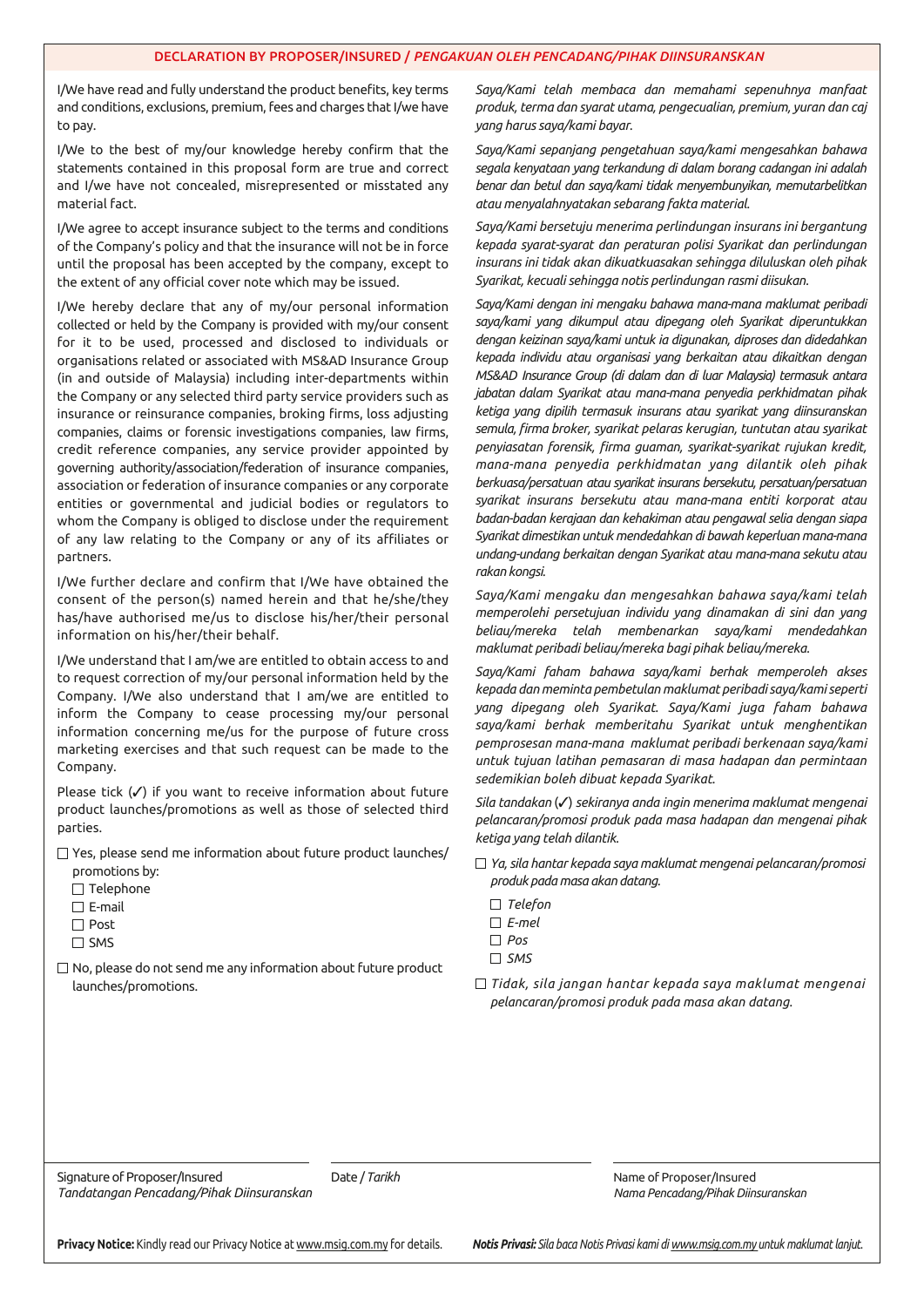## CHECKLIST / *SENARAI SEMAKAN*

The insurer/intermediary has explained to me the following important features as contained in the policy document of the Health and Surgical Insurance policy being purchased:

- 1. Benefits payable under the policy.
- 2. Significant medical or technical exclusions or restrictions applicable.
- 3. Limits of benefits (e.g. % of costs by the policy, co-payment, ceiling to total claim costs, deductible amounts, etc.).
- 4. Amount of premiums payable and the payable term.
- 5. Nature and extent of the insurer's right to review and revise the premiums payable, and the notice to be given by the insurer in the event of any revision.
- 6. Pre-existing conditions, specified illnesses and qualifying period and the relevant periods applicable.
- 7. For yearly renewable policies, whether policy renewal is guaranteed.
- 8. Conditions that would lead the following scenarios on policy renewals

- A policy is renewed with an increased premium; or

- A policy is not renewed.

- 9. Likely implications of switching policy from one insurer to another or transferring from one type of Health and Surgical Insurance plan to another.
- 10. A "cooling-off period" of 15 days will be given to me to review the suitability of the newly purchased Health and Surgical Insurance product. If I return the policy to the insurer during this period, the full premiums would be refunded to me minus the expenses incurred for the medical examination.
- 11. The right of an insurer to repudiate liability in the event that a proposer failed to disclose relevant information that would affect the decision of the insurer to accept or reject the risk, and on the premiums and terms to be applied to the proposer.
- 12. I acknowledge that all terms have been fully explained to me and l am aware that the details of the important features of the policy are available in the policy documents.

*Penginsurans/wakil telah menerangkan kepada saya ciri-ciri berikut seperti yang terkandung dalam dokumen polisi Insurans Kesihatan & Pembedahan (HSI) yang dibeli:*

- *1. Faedah-faedah yang dibayar di bowah polisi.*
- *2. Pengecualian perubatan atau teknikal yang ketara atau sekatan yang ada.*
- *3. Had faedah (contohnya: % kos yang dilindungi oleh polisi, pembayaran-bersama, had siling jumlah tuntutan kos, jumlah yang boleh ditolak, dan sebagainya).*
- *4. Jumlah premium yang perlu dibayar dan syarat pembayaran.*
- *5. Tatacara dan batas bagi hak penginsurans untuk mengkaji dan mengubah premium yang perlu dibayar, dan notis yang perlu diberikan oleh penginsurans sekiranya terdapat perubatan.*
- *6. Keadaan sedia ada, penyakit-penyakit yang tertentu dan tempoh layak serta tempoh relevan yang ada.*
- *7. Sama ada pembaharuan dijamin, bagi polisi yang diperbaharui setiap tahun.*
- *8. Keadaan yang boleh menyebabkan senario berikut bagi pembaharuan polisi:*
	- *polisi diperbaharui dengan premium dinaikkan; atau*
	- *polisi tidak diperbaharui.*
- *9. Kemungkinan implikasi akibat menukar polisi daripada Satu penginsurans kepada yang lain atau memindahkan daripada satu jenis pelan Insurans Kesihatan & Pembedahan (HSI) kepada yang lain.*
- *10. "Tempoh bertenang" selama 15 hari diberikan kepada saya untuk mengkaji kesesuaian produk Insurans Kesihatan & Pembedahan (HSI) yang baru dibeli. Sekiranya saya memulangkan semula polisi kepada penginsurans semasa tempoh ini, premium yang telah dibayar akan dipulangkan kepada saya sepenuhnya ditolak perbelanjaan yang telah dikeluarkan semasa pemeriksaan perubatan.*
- *11. Hak penginsurans untuk menolak liabiliti sekiranya pemohon gagal mendedahkan maklumat yang boleh menjejaskan keputusan penginsurans, dan premium serta terma yang dikenakan kepada pencadang.*
- *12. Saya mengesahkan bahawa saya memahami segala maklumat yang didedahkan kepada saya dan sedar bahawa keterangan lanjut mengenai ciri-ciri penting polisi terdapat di dalam dokumen polisi.*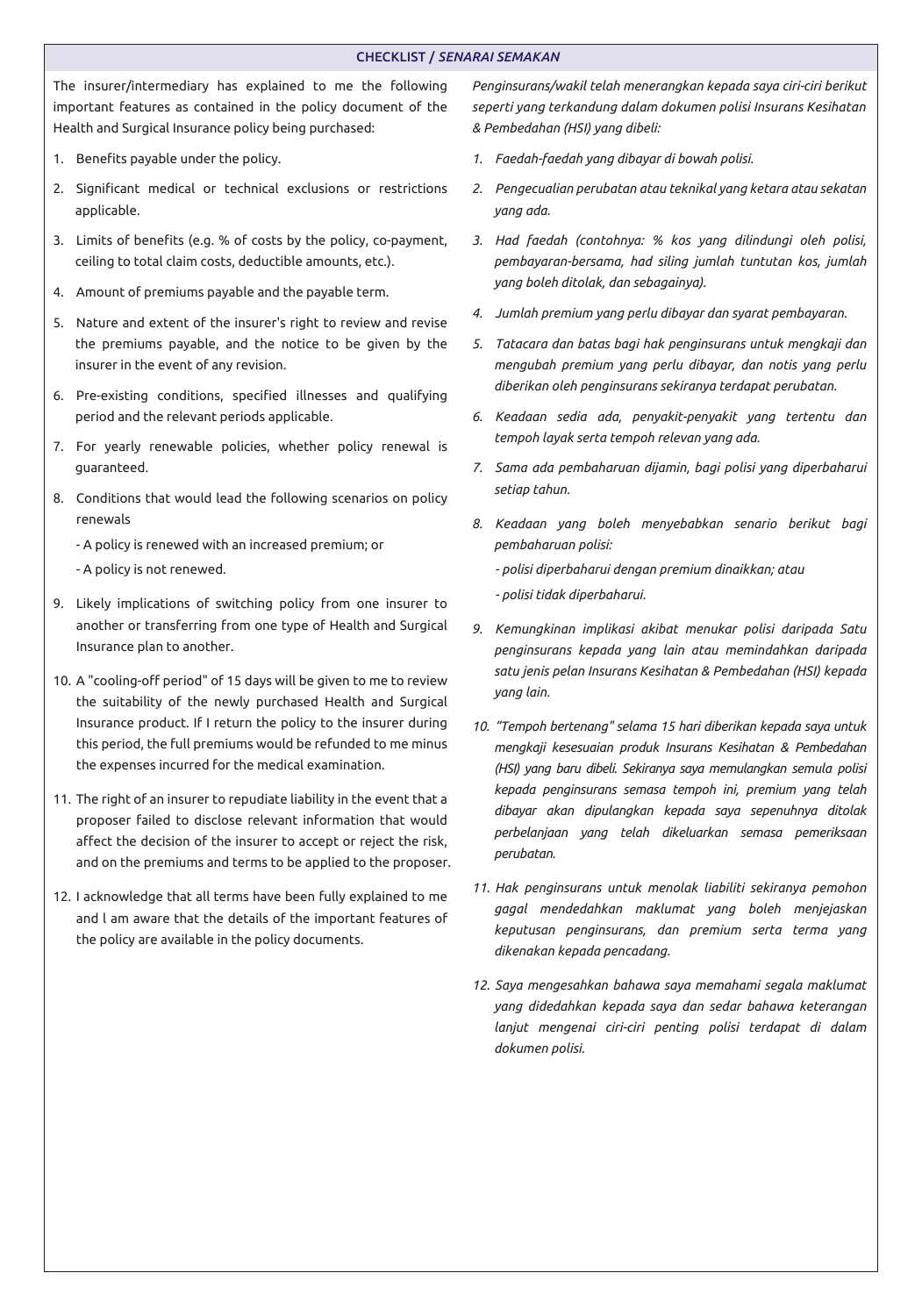## **Important Notice**

- 1. The policyholder is hereby notified that the Company has appointed agents/representatives who have the authority to solicit or negotiate contracts of insurance on behalf of the Company. All authorised agents/representatives are issued with authorisation cards.
- 2. Please ensure that you have received proof of payment of premium from the Company or appointed agents/representatives.
- 3. We undertake to issue your insurance policy within 30 days. In the event that you have not received your policy, please contact the Company office nearest to you.
- 4. We advise you to read the terms of the Policy and seek clarification if you are unsure of certain policy terms or conditions. A specimen policy is available upon request.
- 5. You are advised to either refer to the Bank Negara Malaysia issued Consumer Education Booklets or refer to the insurance information website at www.insuranceinfo.com.my.

#### *Notis Penting*

- *1. Pencadang adalah dimaklumkan bahawa pihak Syarikat telah melantik ejen/wakil yang diberi kuasa untuk menguruskan atau membuat rundingan berkenaan dengan kontrak insurans bagi pihak Syarikat. Kesemua ejen/wakil yang diberi kuasa mempunyai kad kuasa.*
- *2. Sila pastikan bahawa anda telah menerima bukti pembayaran premium daripada Syarikat atau ejen/wakil Syarikat.*
- *3. Kami akan mengeluarkan polisi insurans anda dalam masa 30 hari. Sekiranya anda tidak menerima polisi anda dalam jangka masa itu, sila hubungi pejabat Syarikat yang terdekat dengan anda.*
- *4. Sila baca terma-terma Polisi anda dan meminta penjelasan sekiranya anda tidak memahami terma-terma dan syarat-syarat polisi yang tertentu. Satu contoh polisi boleh didapati di atas permintaan anda.*
- *5. Anda dinasihatkan merujuk kepada Buku-buku Pendidikan Pengguna yang diterbitkan oleh Bank Negara Malaysia atau laman web maklumat insurans di www.insuranceinfo.com.my.*